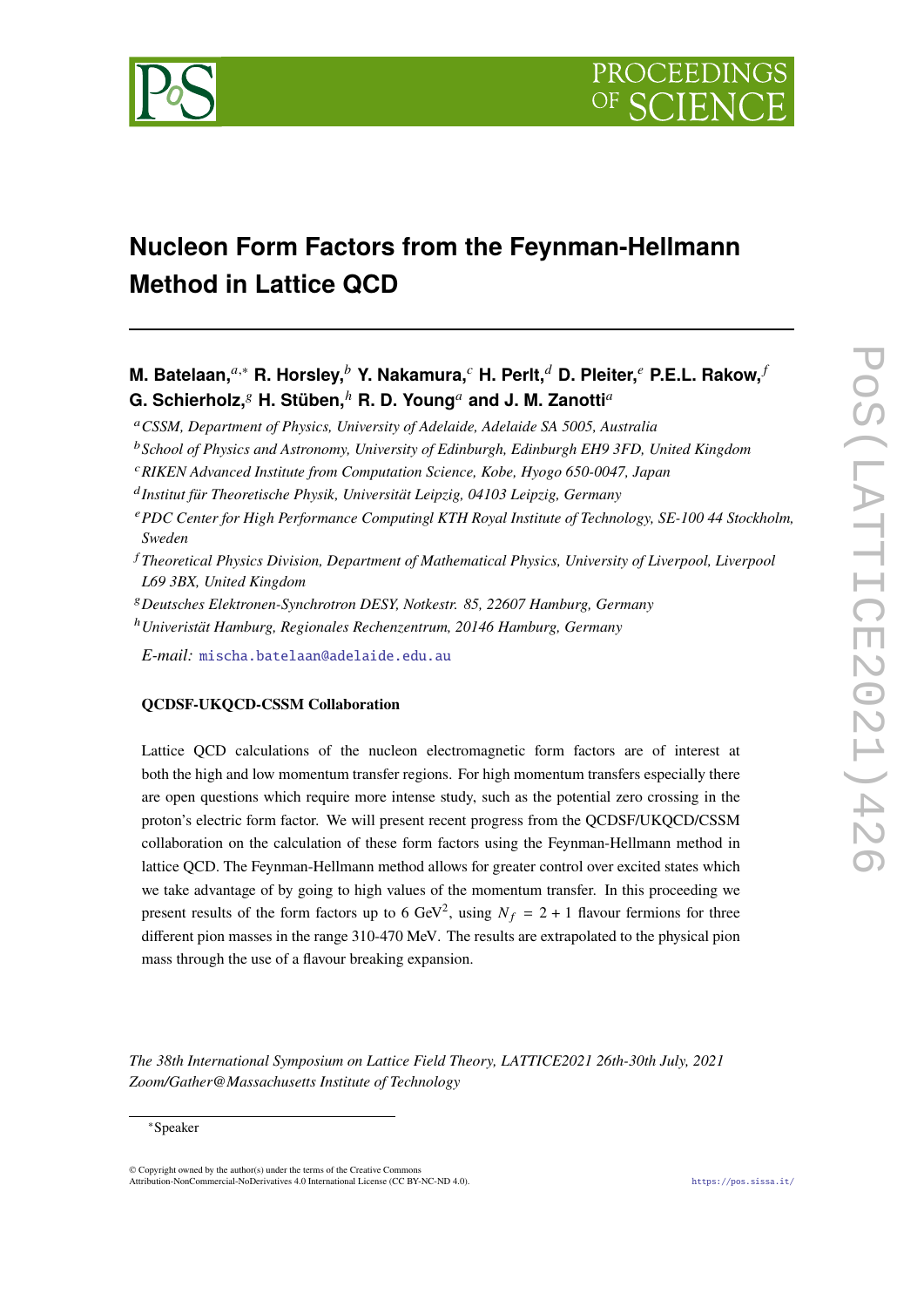#### **1. Introduction**

The nucleon electromagnetic form factors are of great interest for furthering the understanding of the internal structure of the nucleon as they describe the distribution of the magnetisation and electric charge inside the nucleon. The behaviour of these form factors with respect to  $Q^2$  near the zero-momentum point determines the charge and magnetisation radius of the nucleon. This behaviour has been studied extensively using lattice QCD  $[1-3]$  $[1-3]$  and through experiments  $[4-6]$  $[4-6]$ . The large momentum behaviour is also of interest as the currently available experimental results show a decrease in the ratio of  $G_E/G_M$  at large  $Q^2$  [\[7,](#page-8-0) [8\]](#page-8-1) raising the question of whether  $G_E(Q^2)$ crosses zero at some large value of  $Q^2$ . The matrix element of the electromagnetic current,  $j_{\mu}$ , can be written down in terms of the Dirac  $(F_1)$  and Pauli  $(F_2)$  form factors, in Euclidean space this matrix element is defined as

$$
\langle N(p',s')|j_\mu(q)|N(p,s)\rangle = \bar{u}_N(p',s')\left[\gamma_\mu F_1(Q^2) + \sigma_{\mu\nu}\frac{q_\nu}{2M_N}F_2(Q^2)\right]u_N(p,s),\tag{1}
$$

where  $q = p' - p = -Q^2$ ,  $\sigma_{\mu\nu} = \frac{i}{2} [\gamma_\mu, \gamma_\nu]$  and  $u_N(p, s)$  is a Dirac spinor with momentum p and spin polarization s. The proton electromagnetic form factors can then be calculated by using the above equation with the following electromagnetic current

$$
j_{\mu} = \frac{2}{3}\bar{u}\gamma_{\mu}u - \frac{1}{3}\bar{d}\gamma_{\mu}d,
$$
\n(2)

neglecting contributions from non-valence quarks. The Sachs electromagnetic form factors will be used in this proceedings, they are written as combinations of the Dirac and Pauli form factors

$$
G_E(Q^2) \equiv F_1(Q^2) - \frac{Q^2}{4m^2} F_2(Q^2),\tag{3}
$$

$$
G_M(Q^2) \equiv F_1(Q^2) + F_2(Q^2). \tag{4}
$$

The Feynman-Hellmann method for lattice QCD will be used here to calculate these form factors at high momentum transfers. The Feynman-Hellmann method has seen success in calculations of a number of different observables in lattice QCD [\[9](#page-8-2)[–12\]](#page-8-3).

### **2. Lattice Methodology**

The gauge fields used here are generated with  $N_f = 2 + 1$  flavours of  $O(a)$ -improved clover fermions and a tree-level Symanzik-improved gluon action. The volume of the lattice is  $L^3 \times T =$  $32<sup>3</sup> \times 64$  with a lattice spacing of  $a = 0.074(2)$  fm, the scale was set using singlet quantities as detailed in refs. [\[13,](#page-8-4) [14\]](#page-8-5). The selected hopping parameters give pion masses in the range 310−470 MeV. We use one ensemble at the  $SU(3)_{\text{flavour}}$ -symmetric point and two ensembles away from this point, where the singlet quark mass  $\bar{m} = \frac{1}{3}$  $\frac{1}{3}(m_u + m_d + m_s)$  is kept constant.

#### **2.1 Two-point Correlation functions**

The momentum projected two-point functions which are calculated on the lattice ensembles are defined by

$$
G_{\chi\bar{\chi}}(\boldsymbol{p};t,t') = \sum_{\mathbf{x}} e^{-i\boldsymbol{p}\cdot\mathbf{x}} \Gamma^{\text{proj.}}_{\alpha\beta} \langle \Omega | \chi_{\alpha}(t,\mathbf{x}) \bar{\chi}_{\beta}(0,\mathbf{0}) | \Omega \rangle, \tag{5}
$$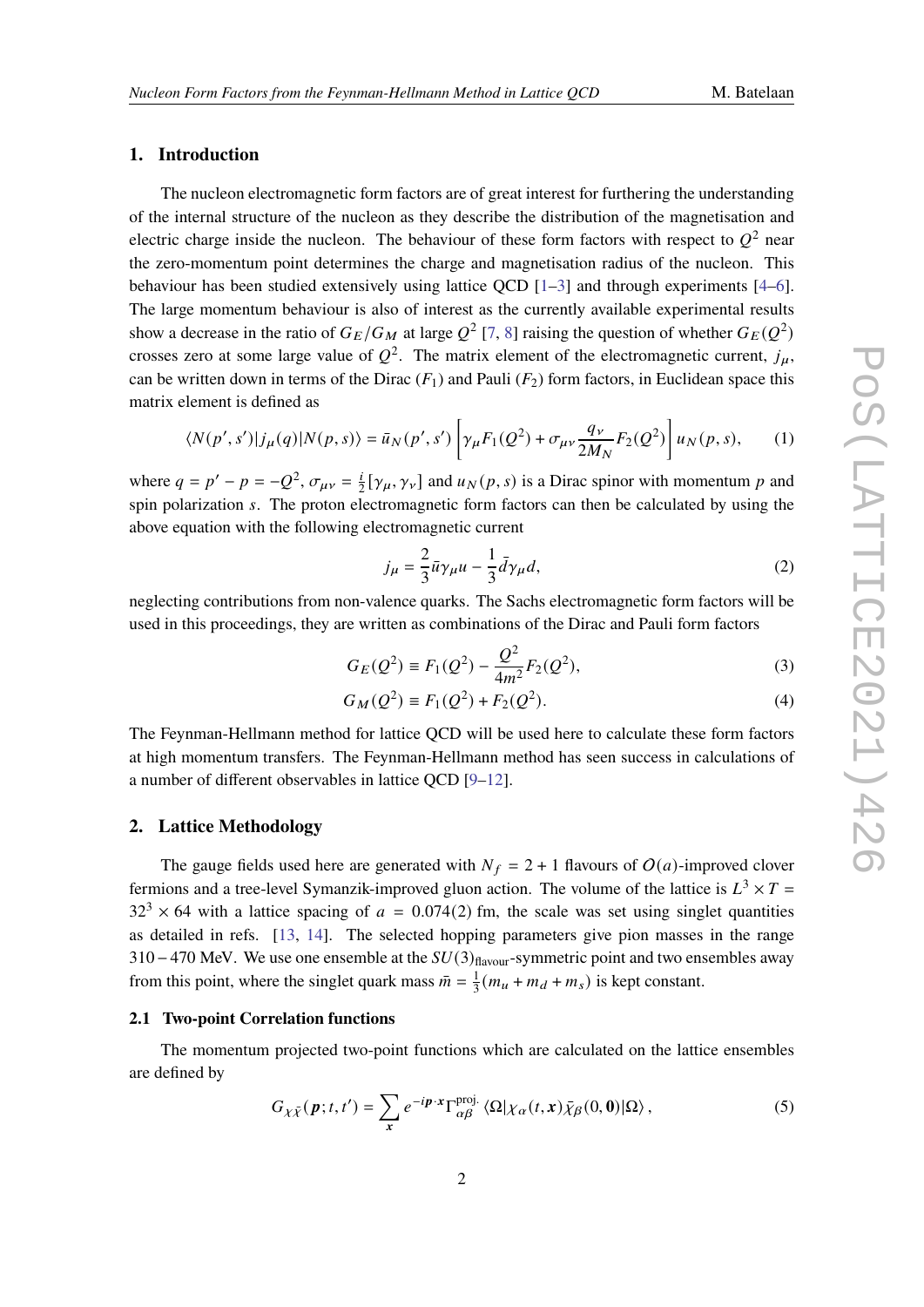where the source is located at the origin and x is the sink location.  $\Gamma^{\text{proj}}$  is the projection matrix and the interpolating operator for the proton is defined as

$$
\chi_{\alpha}(x) = \epsilon^{abc} \left[ u(x) \right]_{\alpha}^{a} \left( \left[ u(x) \right]_{\beta}^{b} \left[ C \gamma_{5} \right]_{\beta \gamma} \left[ d(x) \right]_{\gamma}^{c} \right), \tag{6}
$$

where  $C$  is the charge conjugation matrix. The interpolating operators will create and annihilate all states with the quantum numbers of the nucleon. To improve the overlap of the operators with the ground state nucleon, we apply a gauge-invariant Jacobi smearing to the operators at the source and the sink [\[15\]](#page-8-6).

#### **2.2 Feynman-Hellmann Method**

The Feynman-Hellmann theorem in quantum mechanics relates the derivative of the energy to the expectation value of the derivative of the Hamiltonian.

$$
\frac{\partial E_n(\lambda)}{\partial \lambda} = \langle \psi_n(\lambda) | \frac{\partial H(\lambda)}{\partial \lambda} | \psi_n(\lambda) \rangle \tag{7}
$$

This theorem can be extended to lattice QCD by making a modification to the Lagrangian. The modification we will use here takes the following form

<span id="page-2-0"></span>
$$
\mathcal{L}(x) \to \mathcal{L}(x) + \lambda_{\mu} \left( e^{i\boldsymbol{q} \cdot \boldsymbol{x}} + e^{-i\boldsymbol{q} \cdot \boldsymbol{x}} \right) \bar{q}(x) \gamma_{\mu} q(x) \tag{8}
$$

where the  $\mu$  is not summed over. If the modification in Eq. [8](#page-2-0) uses the temporal current ( $\gamma_4$ ), this will lead to a determination of the electric form factor while choosing a component of the spatial current  $(\gamma_i)$  will lead to the magnetic form factor. In the Breit frame  $(p' = -p)$ , and for a set of states which diagonalise the derivative of the Hamiltonian [\[16\]](#page-8-7), the Feynman-Hellmann theorem relates the resulting shift in energy to the electromagnetic form factors

<span id="page-2-2"></span>
$$
\left. \frac{\partial E}{\partial \lambda_4} \right|_{\lambda=0} = \frac{M_N}{E_N} G_E(Q^2)
$$
\n(9)

<span id="page-2-1"></span>
$$
\left. \frac{\partial E}{\partial \lambda_i} \right|_{\lambda=0} = \frac{[\hat{e} \times q]_i}{2E_N} G_M(Q^2),\tag{10}
$$

where  $\hat{e}$  is the unit vector in the direction of the spin polarization projection. For the calculations presented here it is fixed to the third spatial direction,  $\hat{e} = (0, 0, 1)$ . To calculate the magnetic form factor we will use the spatial current  $\gamma_2$  and set the first component of  $q$  to be non-zero such that the cross product in Eq. [10](#page-2-1) does not vanish.

To extract the energy shift arising from the Feynman-Hellmann modification, we construct ratios of correlators with and without the modification. These ratios will give an effective energy shift which can be compared with different fit functions. The Feynman-Hellmann method as described above will only give a linear energy shift in the Breit frame, which therefore restricts the momentum transfers which can be accessed through this method. However it also means that for every value of the momentum transfers  $Q^2$ , the state momentum  $|p|$  is minimized which reduces the signal-to-noise ratio of the correlator. Table [1](#page-3-0) shows the values of the momentum transfer which are used here.

The size of  $\lambda$  needs to be small enough such that the energy shift remains in the linear regime, but large enough such that it remains possible to extract a non-zero signal. We use a value of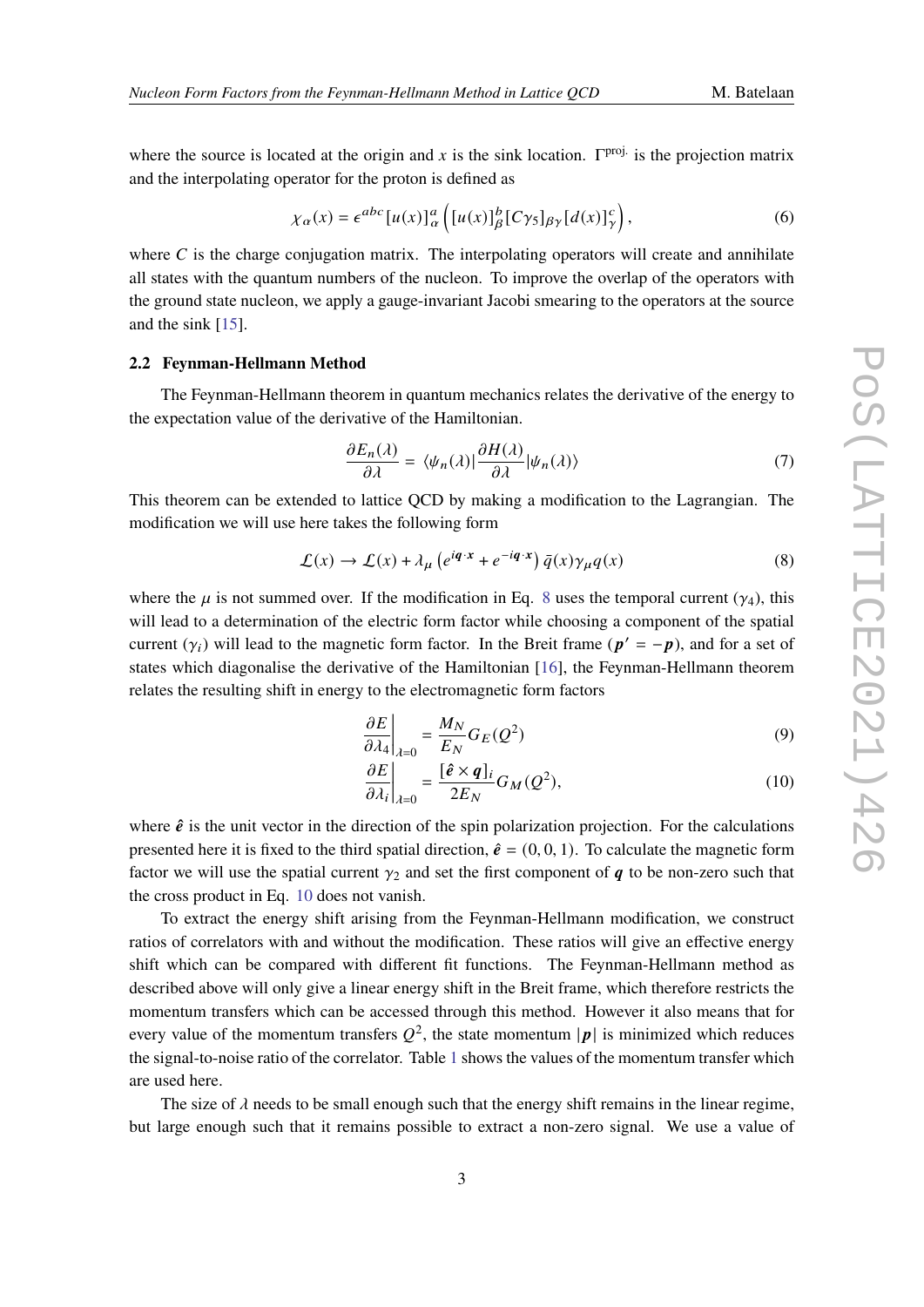<span id="page-3-0"></span>**Table 1:** The momentum transfer values which are considered here. The choices are restricted to the Breit frame where  $p' = -p$ .

| $q(L/2\pi)$ | $p(L/2\pi)$   | $Q^2(L/2\pi)^2$ |
|-------------|---------------|-----------------|
| (0,0,0)     | (0,0,0)       | 0               |
| (2,0,0)     | $\pm(1,0,0)$  | 4               |
| (2,2,2)     | $\pm(1,1,1)$  | 12              |
| (4,2,0)     | $\pm (2,1,0)$ | 20              |

 $\lambda = 10^{-4}$  for this analysis and we use a second value of  $\lambda = 2 \times 10^{-4}$  for selected momenta to confirm that the  $\lambda$ -dependence is linear. We re-analyse data from Ref. [\[16\]](#page-8-7) to quantify the excited state contamination and to add another point to the flavour breaking expansion. For these results it has been shown that the chosen values of  $\lambda$  are in the linear regime [\[16\]](#page-8-7). For the other ensembles used here, we use the same value for  $\lambda$ .

#### **2.3 Contamination by Excited States**

The main difficulty in calculating form factors at high momenta is the deterioration of the signal-to-noise ratio at early time slices. This problem with nucleon correlation functions at high momenta has been known for a long time [\[17,](#page-8-8) [18\]](#page-8-9).

We will consider momentum projections of the two-point correlators up to 6  $\text{GeV}^2$ . In order to extract energies from these correlators in a consistent manner over this large range of momenta, we will use two fitting functions and apply a weighted averaging method [\[19\]](#page-8-10) to the results. The spectral decomposition of the two-point functions on the lattice reduces to an infinite sum of exponentials. In order to accurately extract the energy of the nucleon ground state we will consider the first two terms of this sum. The second term will then encompass all the excited states beyond the ground state. These two models will be used to fit the data over a range of fit windows,

$$
G_a(\boldsymbol{p};t) = A_0 e^{-E_0 t},\tag{11}
$$

<span id="page-3-1"></span>
$$
G_b(\mathbf{p};t) = A_0 e^{-E_0 t} + A_1 e^{-E_1 t}.
$$
 (12)

The shift in the energy of the correlation functions is required to calculate the form factors. To make use of the correlations in the data we construct ratios of the perturbed and unperturbed correlators, this will give a cleaner signal than fitting the two correlators separately. To make full use of the correlations we use time-reversed, both parity projections and equivalent momentum projections to construct the ratios. The first ratio will give the electric form factor from the temporal component of the current

$$
R_{E,p}(\boldsymbol{p},t) = \left| \frac{\bar{G}^{+}(\boldsymbol{p},\lambda,t)\bar{G}^{-}(\boldsymbol{p},0,-t)}{\bar{G}^{+}(\boldsymbol{p},0,t)\bar{G}^{-}(\boldsymbol{p},\lambda,-t)} \right|^{2},
$$
\n(13)

and the second gives the magnetic form factor from the spatial component of the current

$$
R_{M,p}(p,t) = \left| \frac{G_{\uparrow}^{\pm}(p,\lambda,t)G_{\downarrow}^{\pm}(p,0,t)G_{\uparrow}^{\pm}(-p,\lambda,t)G_{\downarrow}^{\pm}(-p,0,t)}{G_{\uparrow}^{\pm}(p,0,t)G_{\downarrow}^{\pm}(p,\lambda,t)G_{\uparrow}^{\pm}(-p,0,t)G_{\downarrow}^{\pm}(-p,\lambda,t)} \right|^{\frac{1}{4}}.
$$
(14)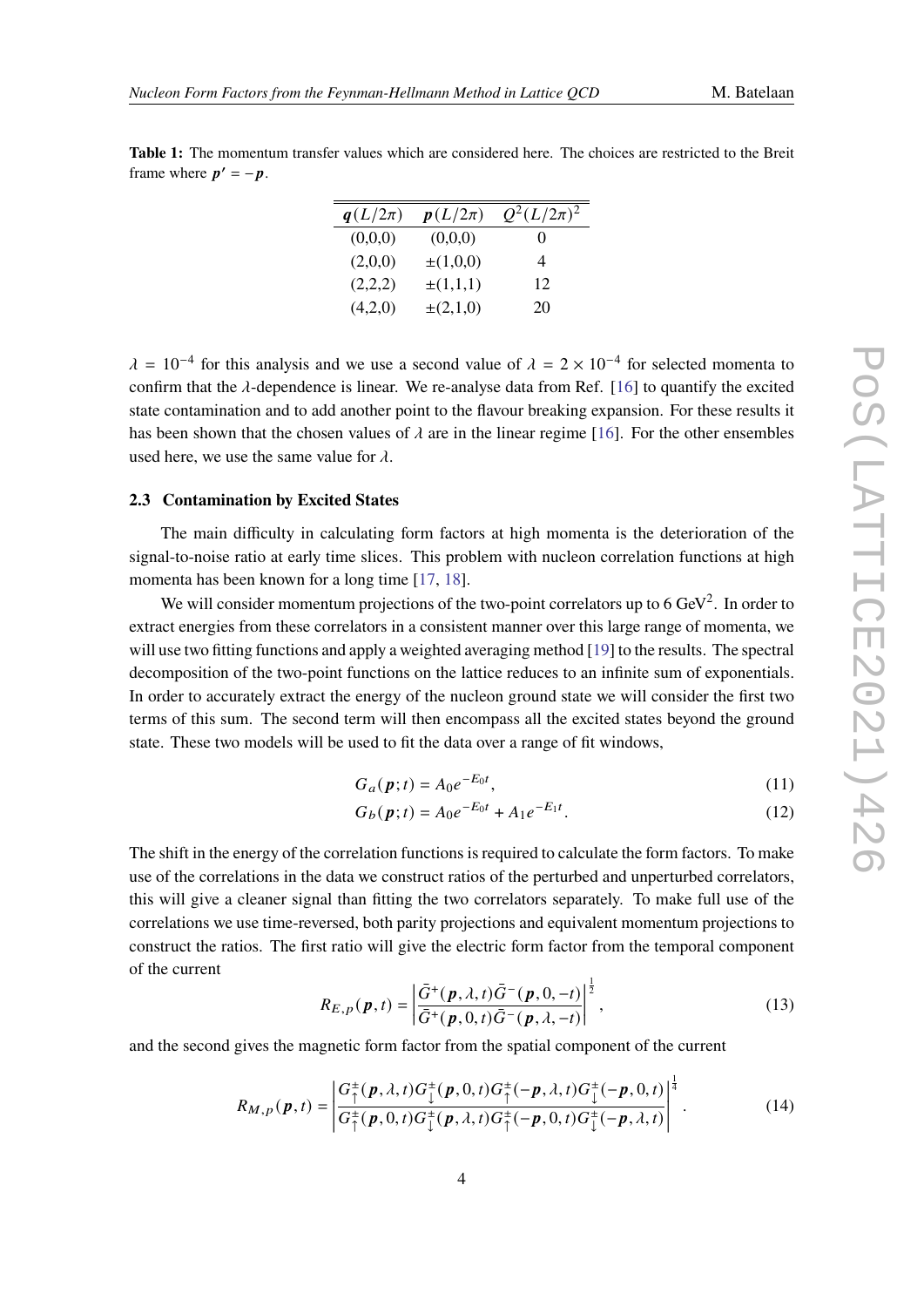Where we have defined  $\bar{G}(\boldsymbol{p}, \lambda, t) = \frac{1}{2}$  $\frac{1}{2}[G(+p,\lambda,t)+G(-p,\lambda,t)]$ , the +, – superscripts indicate the positive and negative parity projections respectively ( $\Gamma_{\pm} = \frac{1}{2}$  $\frac{1}{2}(1 \pm \gamma_4)$  and we define  $G^{\pm}(\mathbf{p}, \lambda, t)$  = 1  $\frac{1}{2}[G^+(p, \lambda, t) + G^-(p, \lambda, -t)].$ 

These ratios we will then fit with two functions again, one which only includes the ground state and another which includes both the ground state and an excited state. The first fit function will only be valid in the large Euclidean time limit, when the ground state has saturated.

$$
R_a(p,t) \xrightarrow{t \gg 0} A(\lambda)e^{-\Delta E(\lambda)t}
$$
 (15)

The second fit function will use the energies and amplitudes of the two states of the unperturbed correlators defined in Eq. [12,](#page-3-1) and explicitly fits to the energy shift for both the ground state and the excited states,

$$
R_b(p,t) = \frac{(A_0 + \Delta A_0)e^{-(E_0 + \Delta E_0)t} + (A_1 + \Delta A_1)e^{-(E_1 + \Delta E_1)t}}{(A_0 - \Delta A_0)e^{-(E_0 - \Delta E_0)t} + (A_1 - \Delta A_1)e^{-(E_1 - \Delta E_1)t}}.
$$
(16)

This fit function will describe the data better at smaller Euclidean time which will allow quantitative monitoring of the contamination from excited states.

To reduce the influence of the choice of fit window we apply a weighted averaging method to the fit results. This method will take results from different fit windows and from the two fit functions and assign to each result a weight. The weighted averaging method we use is presented in [\[19\]](#page-8-10) and [\[20\]](#page-8-11), it uses a modified inverse-variance weighting where the weight depends on the  $\chi^2_{\rm dof}$  value and the uncertainty of the fit parameters.

$$
\tilde{w}^f = \frac{p_f \left(\delta E_0^f\right)^{-2}}{\sum_{f'=1}^N p_{f'} \left(\delta E_0^{f'}\right)^{-2}},\tag{17}
$$

Where  $p_f$  is the p-value of the fit f and  $\delta E_0^f$  is the uncertainty in the value of the ground state energy of fit  $f$ . This weighting method allows for the results of both fit functions to be used in a consistent manner across a large range of  $O^2$  values.

Figure [1](#page-5-0) shows the results of both fitting functions on the effective energy shift and figure [2](#page-5-1) shows how the energy shift from the fit changes under variations in  $t_{min}$ . Figure [2](#page-5-1) also shows a bar graph for the weights assigned to each fit value, this shows that each function has a  $t_{min}$  value for which the weights peak. Including both fit functions in the weighted average gives a more consistent method for extracting the energy shift over the range of momenta.

#### **3. Flavour Breaking Expansion**

Now that we have established a robust method for determining the energy shifts at finite  $\lambda$ , these energy shifts are then used to determine the electromagnetic form factors using equations [9](#page-2-2) and [10](#page-2-1) for each octet baryon. To extrapolate the form factor results to the physical quark masses we use a flavour breaking expansion which has been detailed in Refs. [\[21,](#page-8-12) [22\]](#page-8-13). The key element of this expansion is that the average quark mass stays constant,

$$
\bar{m} \equiv \frac{1}{3} \left( m_u + m_d + m_s \right). \tag{18}
$$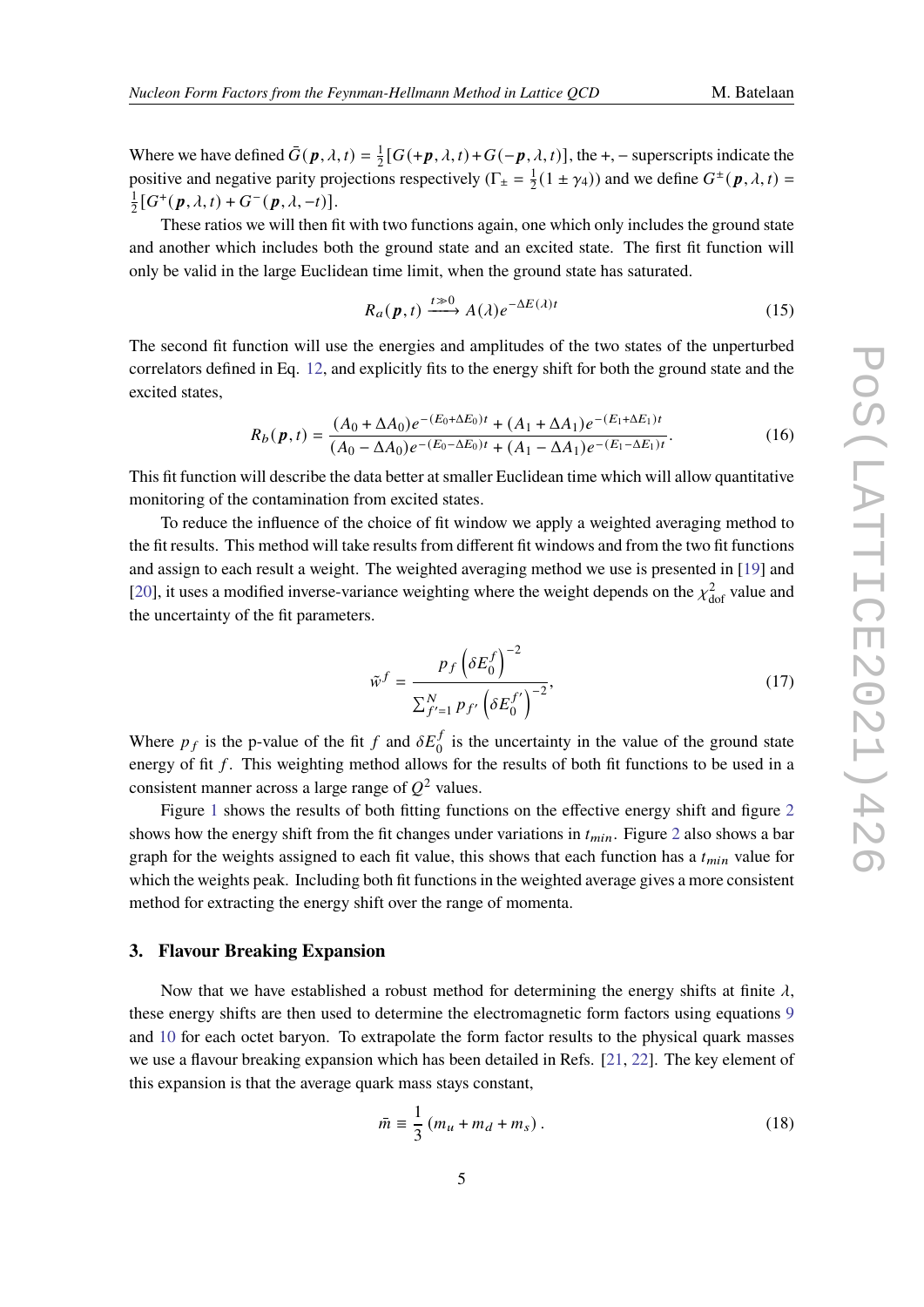<span id="page-5-0"></span>

Figure 1: The effective energy of the ratio of correlators for the up quark in the proton. The effective energy of the one-exponential fit and the two-exponential fit to the ratio are also shown with their respective  $\chi^2_{\text{dot}}$ values.

<span id="page-5-1"></span>

**Figure 2:** The energy shift extracted from the fit to the ratio with the two-exponential function (blue points) and the one-exponential function (black points). The bar graph shows the weight of each fit result for the value of  $t_{\text{min}}$  where the blue bars correspond to the two-exponential fit and the black bars to the one-exponential fit. The red band is the weighted average value, where the inner band shows the statistical uncertainty and the outer band shows the total uncertainty, this includes the statistical uncertainty and the systematic uncertainty from the spread between the included fit results. The left hand plot shows the energy shift for the lattice momentum of  $q = \frac{2\pi}{L}(2,0,0)$ , the right hand plot shows the energy shift for the lattice momentum of  $q = \frac{2\pi}{L}(4, 2, 2).$ 

Since we are working with  $N_f = 2 + 1$  quark flavours, the up-quark and the down-quark have the same mass  $(m_l)$  and hence the expansion will be done in the parameter  $\delta m_l$  which describes the distance from the SU(3) flavour symmetric point,

$$
\delta m_l \equiv m_l - \bar{m}.\tag{19}
$$

For the flavour breaking expansion, we calculate seven  $D_i$  values and five  $F_i$  values [\[22\]](#page-8-13) from the form factors of the various octet baryons. These quantities are constructed such that they have the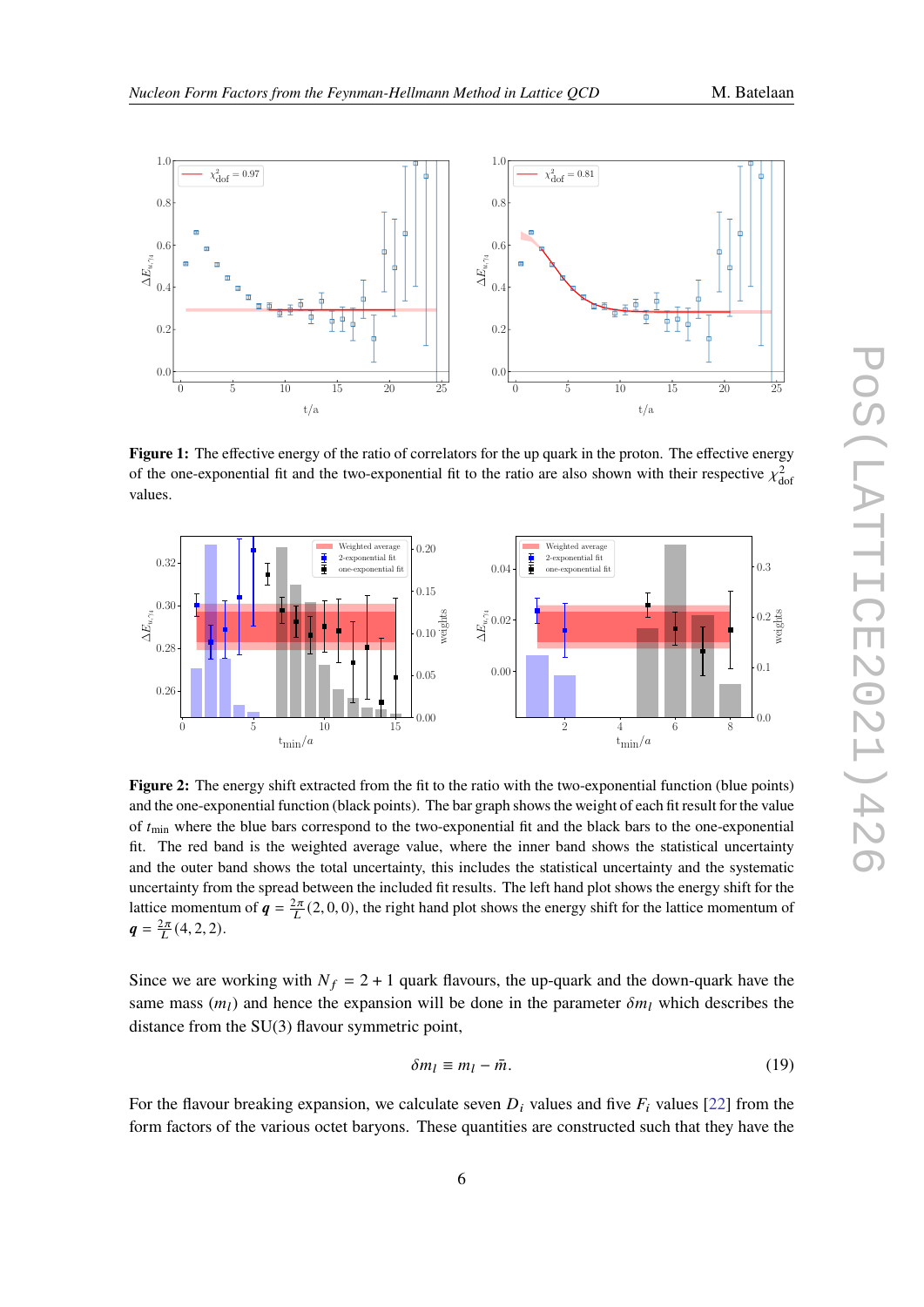<span id="page-6-0"></span>

**Figure 3:** The  $F_i$  quantities for the electric form factor  $G_E$  at  $Q^2 = 1.1$  GeV<sup>2</sup> plotted against the variation in the quark mass. The dotted line represents the physical point. This is from the flavour diagonal form factors of the N,  $\Xi$  and  $\Sigma$  baryons.

<span id="page-6-1"></span>

**Figure 4:** The electric and magnetic Sachs form factor results on the three lattice ensembles together with the result of the extrapolation to the physical pion mass using the flavour breaking expansion.

same value at the SU(3) flavour symmetric point but their values diverge at non-zero  $\delta m_l$ . We also construct an average D value  $X_D$  for which the  $\delta m_l$  component cancels out. The same is done for the  $F$  quantities, these will be used to normalise the  $D_i$  and  $F_i$  quantities, see [\[22\]](#page-8-13) for more details. Figure [3](#page-6-0) shows an example of the flavour breaking expansion. The  $F_i$  can be seen branching out at non-zero  $\delta m_l$ , the vertical dotted line on the plot represents the physical quark masses. We fit a linear function to the results and use this to extrapolate the  $F_i$  and  $D_i$  quantities to the physical quark masses. From there we can reconstruct the form factors at the physical point for each value of  $Q^2$ . Figure [4](#page-6-1) shows the results of the electric and magnetic form factors of the proton on the three ensembles as well as the extrapolated values.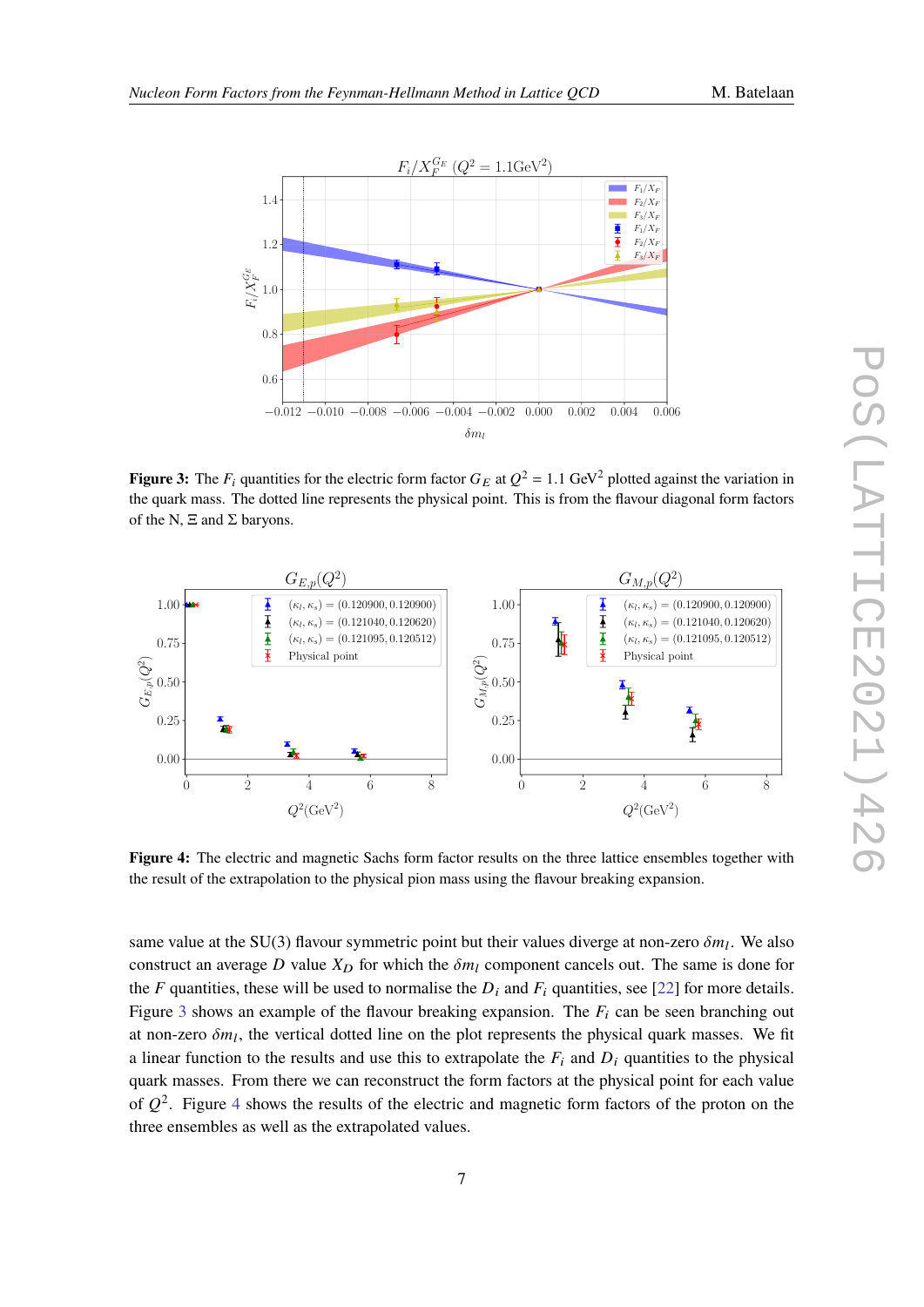# **4. Conclusion and Outlook**

The calculation of the electromagnetic form factors with the Feynman-Hellmann method has been made more robust by the explicit inclusion of excited state effects in the fitting function as well as the application of a weighted averaging method to quantify systematic uncertainties in the choice of fit. By including multiple pion masses in the calculation we have been able to produce an extrapolation of these values to the physical point. To improve the form factor results at high momentum transfer, even further, we will expand this analysis to include more lattice spacings, volumes and quark masses in a future publication, this will allow us better control the systematic uncertainties in the results at large  $Q^2$ .

#### **5. Acknowledgements**

The configurations used were generated by the the BQCD lattice QCD program [\[23,](#page-9-0) [24\]](#page-9-1). The Chroma Software library [\[25\]](#page-9-2) was used for the data analysis on the DiRAC BlueGeneQ and Extreme Scaling (EPCC, Edinburgh, UK) and Data Intensive (Cambridge, UK) services. The GCS supercomputers JUQUEEEN and JUWELS (NIC, Jülich, Germany) and resources provided by HLRN (North-German Supercomputer Alliance), the NCI National Facility in Canberra Australia (supported by the Australian Commonwealth Government) and the Phoenix HPC service (University of Adelaide). RH is supported by STFC through grant ST/P000630/1. HP is supported by DFG Grant No. PE 2792/2-1. PELR is supported in part by the STFC under contract ST/G00062X/1. GS is supported by DFG Grant No. SCHI 179/8-1. RDY and JMZ are supported by the Australian Research Council grant DP190100297.

# **References**

- <span id="page-7-0"></span>[1] S. Boinepalli, D.B. Leinweber, A.G. Williams, J.M. Zanotti and J.B. Zhang, *Precision electromagnetic structure of octet baryons in the chiral regime*, *[Phys. Rev. D](https://doi.org/10.1103/PhysRevD.74.093005)* **74** (2006) [093005](https://doi.org/10.1103/PhysRevD.74.093005) [[hep-lat/0604022](https://arxiv.org/abs/hep-lat/0604022)].
- [2] J.R. Green, J.W. Negele, A.V. Pochinsky, S.N. Syritsyn, M. Engelhardt and S. Krieg, *Nucleon electromagnetic form factors from lattice QCD using a nearly physical pion mass*, *[Phys. Rev. D](https://doi.org/10.1103/PhysRevD.90.074507)* **90** (2014) 074507 [[1404.4029](https://arxiv.org/abs/1404.4029)].
- <span id="page-7-1"></span>[3] C. Alexandrou, G. Koutsou, J.W. Negele and A. Tsapalis, *The Nucleon electromagnetic form factors from Lattice QCD*, *[Phys. Rev. D](https://doi.org/10.1103/PhysRevD.74.034508)* **74** (2006) 034508 [[hep-lat/0605017](https://arxiv.org/abs/hep-lat/0605017)].
- <span id="page-7-2"></span>[4] C.F. Perdrisat, V. Punjabi and M. Vanderhaeghen, *Nucleon Electromagnetic Form Factors*, *[Prog. Part. Nucl. Phys.](https://doi.org/10.1016/j.ppnp.2007.05.001)* **59** (2007) 694 [[hep-ph/0612014](https://arxiv.org/abs/hep-ph/0612014)].
- [5] J. Arrington, C.D. Roberts and J.M. Zanotti, *Nucleon electromagnetic form-factors*, *[J. Phys.](https://doi.org/10.1088/0954-3899/34/7/S03) G* **34** [\(2007\) S23](https://doi.org/10.1088/0954-3899/34/7/S03) [[nucl-th/0611050](https://arxiv.org/abs/nucl-th/0611050)].
- <span id="page-7-3"></span>[6] J. Arrington, K. de Jager and C.F. Perdrisat, *Nucleon Form Factors: A Jefferson Lab Perspective*, *[J. Phys. Conf. Ser.](https://doi.org/10.1088/1742-6596/299/1/012002)* **299** (2011) 012002 [[1102.2463](https://arxiv.org/abs/1102.2463)].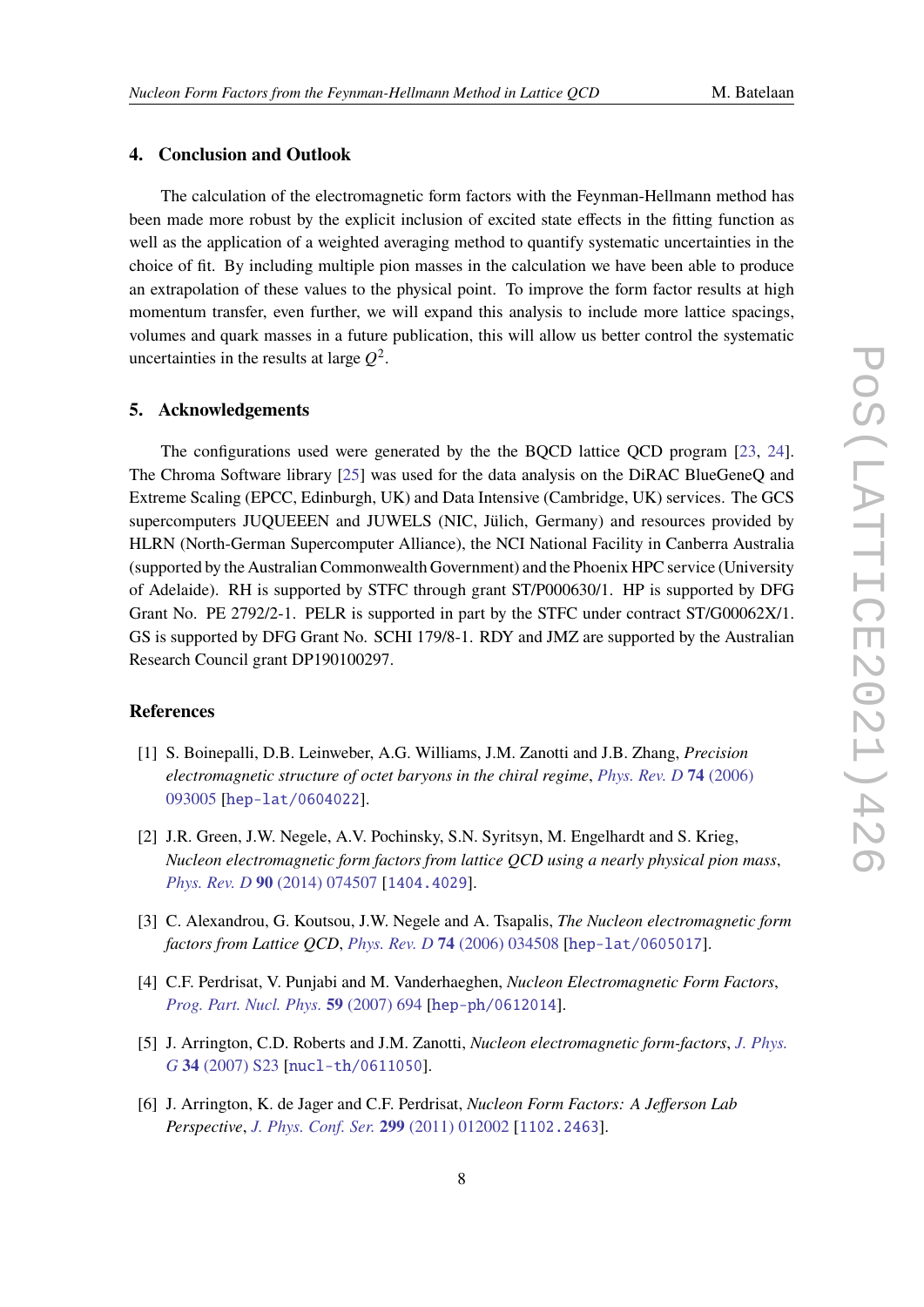- 
- <span id="page-8-0"></span>[7] V. Punjabi et al., *Proton elastic form-factor ratios to Q\*\*2 = 3.5-GeV\*\*2 by polarization transfer*, *[Phys. Rev. C](https://doi.org/10.1103/PhysRevC.71.055202)* **71** (2005) 055202 [[nucl-ex/0501018](https://arxiv.org/abs/nucl-ex/0501018)].
- <span id="page-8-1"></span>[8] A.J.R. Puckett et al., *Recoil Polarization Measurements of the Proton Electromagnetic Form Factor Ratio to*  $Q^2 = 8.5$   $GeV^2$ , *[Phys. Rev. Lett.](https://doi.org/10.1103/PhysRevLett.104.242301)* **104** (2010) 242301 [[1005.3419](https://arxiv.org/abs/1005.3419)].
- <span id="page-8-2"></span>[9] R. Horsley, R. Millo, Y. Nakamura, H. Perlt, D. Pleiter, P.E.L. Rakow et al., *A Lattice Study of the Glue in the Nucleon*, *[Phys. Lett. B](https://doi.org/10.1016/j.physletb.2012.07.004)* **714** (2012) 312 [[1205.6410](https://arxiv.org/abs/1205.6410)].
- [10] A.J. Chambers et al., *Feynman-Hellmann approach to the spin structure of hadrons*, *[Phys.](https://doi.org/10.1103/PhysRevD.90.014510) Rev. D* **90** [\(2014\) 014510](https://doi.org/10.1103/PhysRevD.90.014510) [[1405.3019](https://arxiv.org/abs/1405.3019)].
- [11] A.J. Chambers et al., *Disconnected contributions to the spin of the nucleon*, *[Phys. Rev. D](https://doi.org/10.1103/PhysRevD.92.114517)* **92** [\(2015\) 114517](https://doi.org/10.1103/PhysRevD.92.114517) [[1508.06856](https://arxiv.org/abs/1508.06856)].
- <span id="page-8-3"></span>[12] A. Hannaford-Gunn, K.U. Can, R. Horsley, Y. Nakamura, H. Perlt, P.E.L. Rakow et al., *Generalised parton distributions from the off-forward Compton amplitude in lattice QCD*, [2110.11532](https://arxiv.org/abs/2110.11532).
- <span id="page-8-4"></span>[13] V.G. Bornyakov et al., *Wilson flow and scale setting from lattice QCD*, [1508.05916](https://arxiv.org/abs/1508.05916).
- <span id="page-8-5"></span>[14] W. Bietenholz et al., *Tuning the strange quark mass in lattice simulations*, *[Phys. Lett. B](https://doi.org/10.1016/j.physletb.2010.05.067)* **690** [\(2010\) 436](https://doi.org/10.1016/j.physletb.2010.05.067) [[1003.1114](https://arxiv.org/abs/1003.1114)].
- <span id="page-8-6"></span>[15] C.R. Allton et al., *Gauge invariant smearing and matrix correlators using Wilson fermions at Beta = 6.2*, *[Phys. Rev. D](https://doi.org/10.1103/PhysRevD.47.5128)* **47** (1993) 5128 [[hep-lat/9303009](https://arxiv.org/abs/hep-lat/9303009)].
- <span id="page-8-7"></span>[16] A.J. Chambers, J. Dragos, R. Horsley, Y. Nakamura, H. Perlt, D. Pleiter et al., *Electromagnetic form factors at large momenta from lattice QCD*, *[Phys. Rev. D](https://doi.org/10.1103/physrevd.96.114509)* **96** (2017) [[1702.01513](https://arxiv.org/abs/1702.01513)].
- <span id="page-8-8"></span>[17] G.P. Lepage, *The Analysis of Algorithms for Lattice Field Theory*, in *Theoretical Advanced Study Institute in Elementary Particle Physics*, 6, 1989.
- <span id="page-8-9"></span>[18] G. Parisi, *The Strategy for Computing the Hadronic Mass Spectrum*, *[Phys. Rept.](https://doi.org/10.1016/0370-1573(84)90081-4)* **103** (1984) [203.](https://doi.org/10.1016/0370-1573(84)90081-4)
- <span id="page-8-10"></span>[19] S.R. Beane et al., *Charged multihadron systems in lattice QCD+QED*, *[Phys. Rev. D](https://doi.org/10.1103/PhysRevD.103.054504)* **103** [\(2021\) 054504](https://doi.org/10.1103/PhysRevD.103.054504) [[2003.12130](https://arxiv.org/abs/2003.12130)].
- <span id="page-8-11"></span>[20] E. Rinaldi, S. Syritsyn, M.L. Wagman, M.I. Buchoff, C. Schroeder and J. Wasem, *Lattice QCD determination of neutron-antineutron matrix elements with physical quark masses*, *[Phys. Rev. D](https://doi.org/10.1103/PhysRevD.99.074510)* **99** (2019) 074510 [[1901.07519](https://arxiv.org/abs/1901.07519)].
- <span id="page-8-12"></span>[21] W. Bietenholz et al., *Flavour blindness and patterns of flavour symmetry breaking in lattice simulations of up, down and strange quarks*, *[Phys. Rev. D](https://doi.org/10.1103/PhysRevD.84.054509)* **84** (2011) 054509 [[1102.5300](https://arxiv.org/abs/1102.5300)].
- <span id="page-8-13"></span>[22] J.M. Bickerton, R. Horsley, Y. Nakamura, H. Perlt, D. Pleiter, P.E.L. Rakow et al., *Patterns of flavor symmetry breaking in hadron matrix elements involving , , and quarks*, *[Phys.](https://doi.org/10.1103/PhysRevD.100.114516) Rev. D* **100** [\(2019\) 114516](https://doi.org/10.1103/PhysRevD.100.114516) [[1909.02521](https://arxiv.org/abs/1909.02521)].